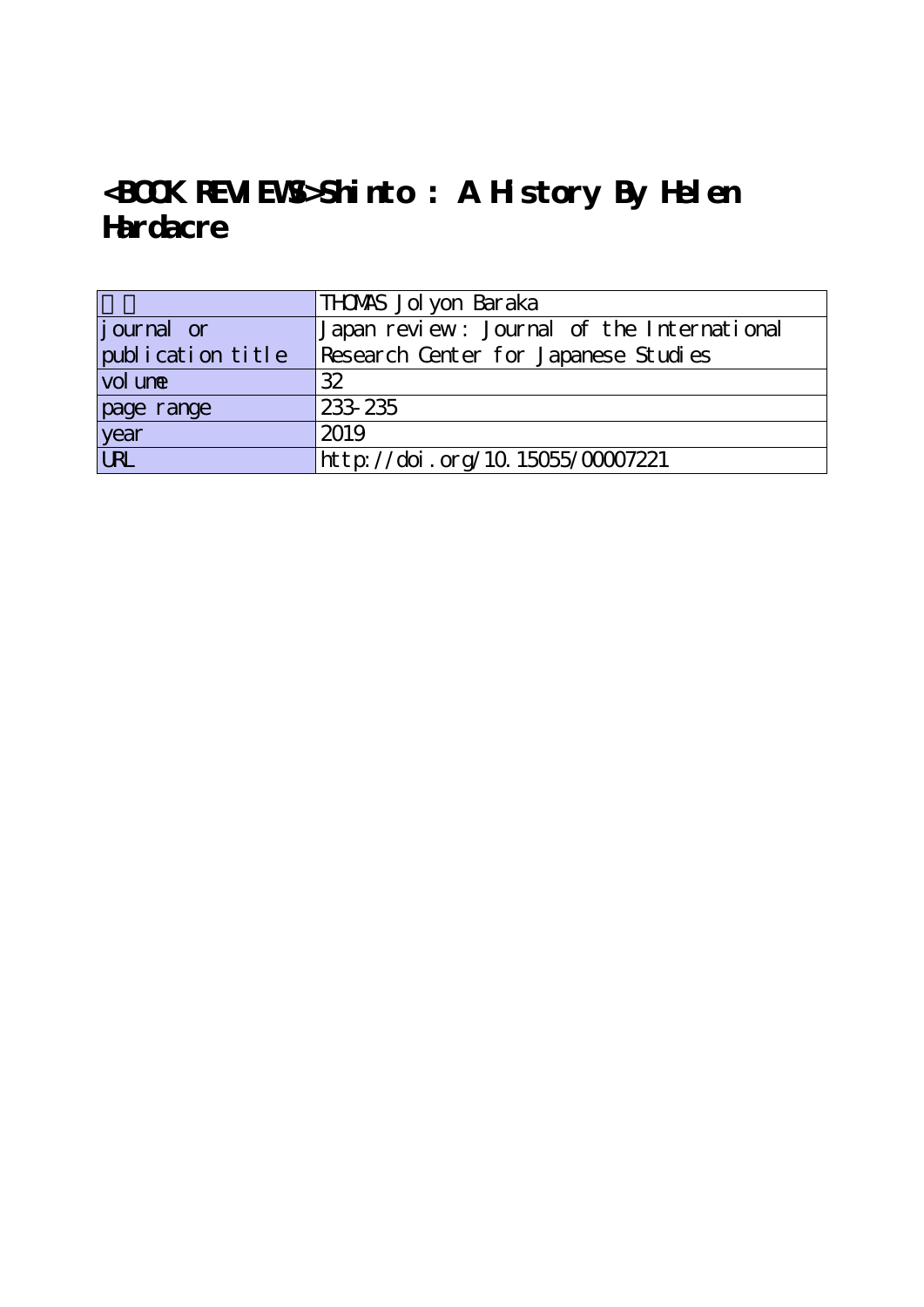## **BOOK REVIEW**

*Shinto: A History* **By Helen Hardacre**

Oxford University Press, 2017 xv + 698 pages.



### **Reviewed by Jolyon Baraka THOMAS**

It must be said in no uncertain terms that this book constitutes a major contribution to the field of Shinto studies and is a must-read for any scholar interested in the tradition. At seven hundred pages of densely packed text, it is also not a book for the faint of heart. Undergraduates will struggle to hold it up, let alone read it cover to cover. But Hardacre's elegant framing and smooth chronological organization tidily arrange information about a tradition that is notoriously difficult to define. It is a tremendous accomplishment.

Two leitmotifs run throughout the book. The first concerns whether, and how, people have understood Shinto as "public" or "private" over the course of Japan's long history. The second theme concerns the extent to which Shinto can be reasonably considered indigenous to Japan. Considering the frequency with which journalists and other nonspecialists tend to describe Shinto as the "indigenous animistic religion of Japan," Hardacre's intervention on this score is quite welcome. She offers multiple lines of evidence showing that Shinto came to appear "Japanese" through contact with foreign epistemologies such as Buddhism (chapter 4) and Confucianism (chapter 8) and through conflict with non-Japanese adversaries such as Mongol invaders (chapter 5) and Allied occupiers (chapter 14). While the bipartite framing device is compelling, the two themes feature inconsistently in the text. In some chapters, they drive the discussion; in others, they retreat so far into the background as to be almost invisible.

Hardacre also offers a corrective for Kuroda Toshio's influential claim that Shinto had no independent existence from Buddhism for most of Japanese history, stating that she wants to address "the issue of continuity in Shinto history from a new vantage point" (p. 5).1 Her main piece of evidence in support of this claim is the unbroken dominance of the Jingikan (and, in modern times, the Jinjakyoku, Jingiin, and Jinja Honchō) in overseeing kami affairs (pp. 145–46). She concedes that "Shinto" does not appear in historical sources as a *concept* until the late medieval period (p. 233), but she sees sufficient connections between shrine rites, kami veneration, and the administration of shrine affairs to describe

<sup>1</sup> Kuroda 1981.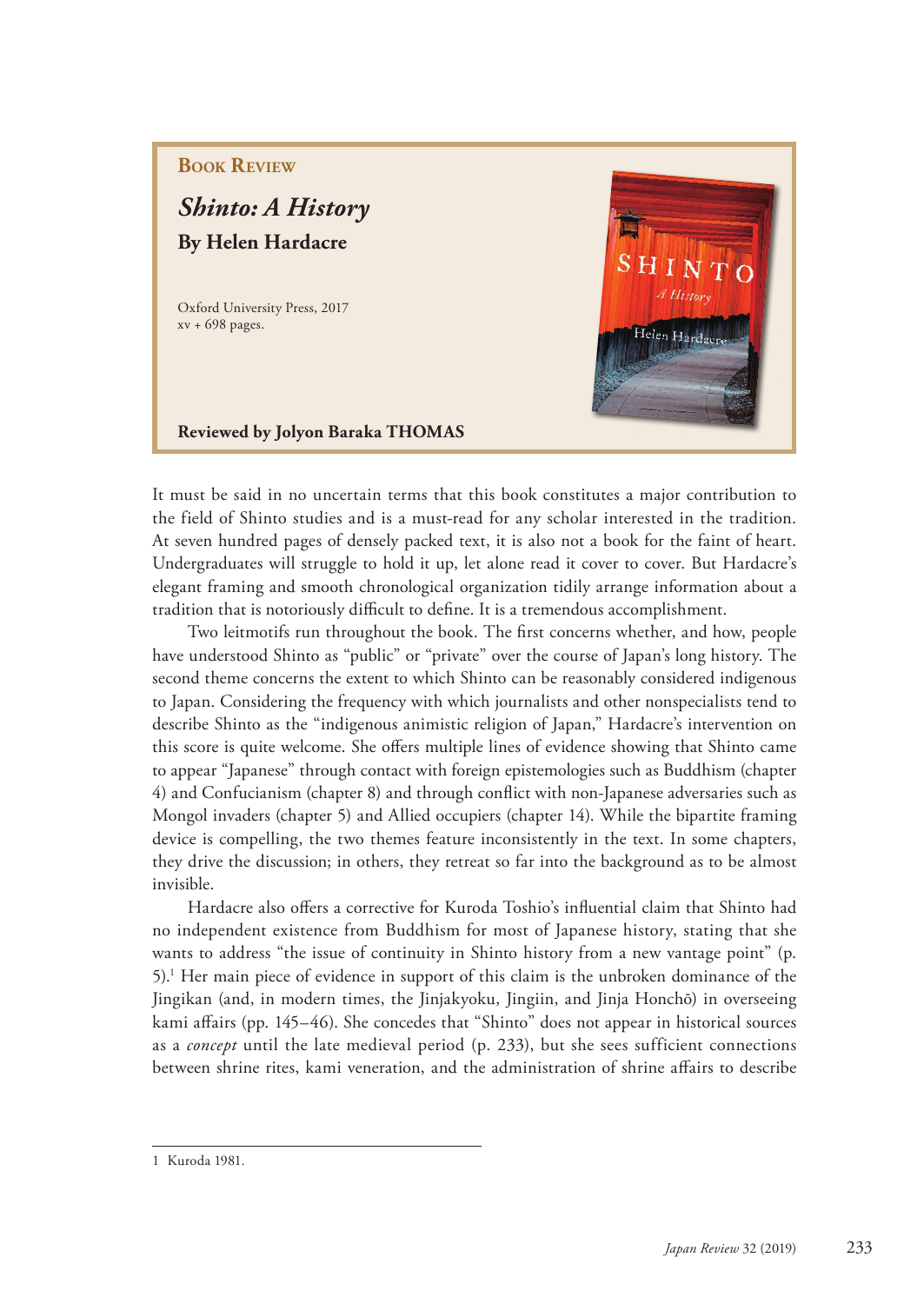**Book Reviews**

these collectively as "Shinto" (p. 108).<sup>2</sup> Many of these connections concern the "public" side of Shinto.

In offering an alternative to the influential Kuroda thesis, Hardacre makes a defensible claim (we really *can* find evidence of Jingikan influence across most of Japanese history), but she also engages in some rhetorical contortions to make her point. By reifying Shinto as an autonomous agent and by simultaneously rendering Shinto as a passive instrument, Hardacre makes it somewhat difficult to see how specific stakeholders have laid claim to the tradition in particular political contexts.

I will explain what I mean by way of a concrete example. Hardacre is clearly interested in modifying the position on "State Shinto" that she laid out in her 1989 book *Shinto and the State* so that it reflects trends in recent scholarship (pp. 355–57).3 However, her claim that State Shinto represents instances when Shinto mediated state ideological campaigns (pp. 403–404) leaves considerable ambiguity about what constitutes "mediation" and what can be described as "ideological." It also assumes that *Shinto* mediated state initiatives rather than making the more defensible claim that particular stakeholders (Shinto priests, Ministry of Education bureaucrats) mobilized Shinto ideas for propagandistic purposes. Shinto therefore appears as a tool wielded by unnamed government agents: "The *use of* shrines in campaigns to force colonial subjects to assimilate is this era's clearest example of State Shinto" (p. 432, emphasis mine). Elsewhere, she makes Shinto the active party: "Shinto had to carve out a new place for itself in this changed [that is, postwar] public realm" (p. 455). One unfortunate side effect of this rhetorical strategy is that it removes attention from the individuals who actually made tactical decisions about how to define or defend Shinto; another is that it gives the impression that Hardacre prefers an abstract, elite Shinto over whatever may have been happening at the grassroots.

Clearly this is not the case. Hardacre shows in other parts of the book that topdown initiatives never totally monopolized Shinto. (She mentions that corporations often funded shrines when the state did not, that popular sentiment supported the construction of the seemingly "ideological" Meiji Shrine, and that "new religions" also advanced Shinto ideas during the imperial period.) Chapters on Shinto and the arts (chapter 6), Edo-period pilgrimage (chapter 9), and Shinto-derived "new religions" (chapter 10) address the popular level. Chapter 15 provides a detailed analysis of the complicated negotiations between multiple interest groups staging a local festival in Fuchū City. Chapter 16 on "Heisei Shinto" also includes a discussion of how various stakeholders have envisioned religions' duty to contribute to the "public good" in the wake of the Aum Shinrikyō sarin gas attacks and the triple disaster of 11 March 2011.

Hardacre's chosen themes form helpful correctives for the commonsense understanding that Shinto is a private religion indigenous to Japan. But it is an open question whether her challenge to the Kuroda thesis is ultimately convincing. Kuroda was probably overzealous in flatly dismissing the possibility that a premodern Shinto could even exist. A truly persuasive model should allow us to investigate the times and places where conflict and contestation have given birth to many different Shintos rather than assuming that one tradition has been with us all along.

<sup>2</sup> On the late medieval emergence of Shinto as a concept, see Teeuwen 2002.

<sup>3</sup> Hardacre 1989.